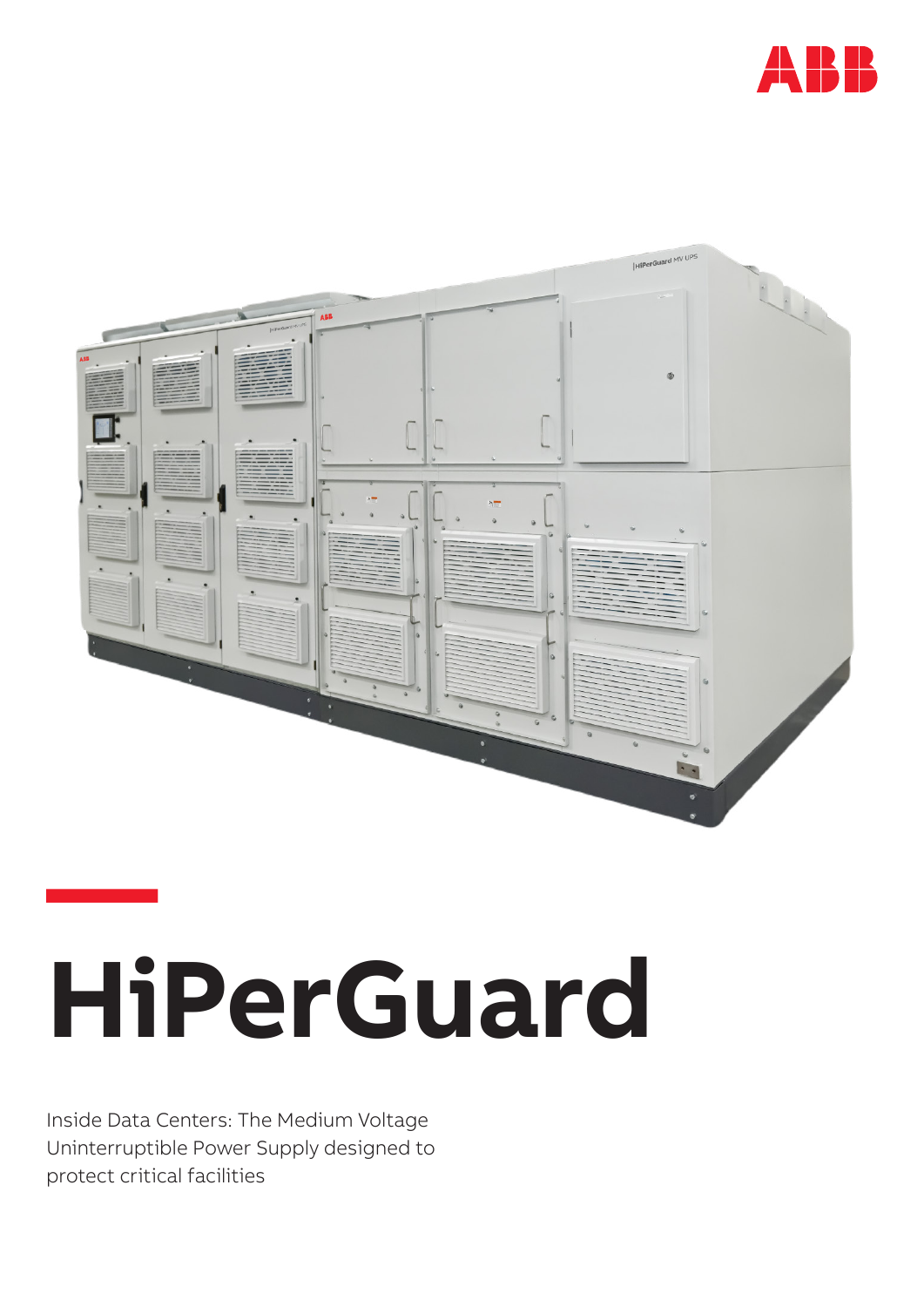# **HiPerGuard** Medium Voltage Uninterruptible Power Supply

A large data center needs a power protection scheme that can supply a sizeable amount of power in a very reliable and efficient way. A power protection and distribution approach at the medium-voltage (MV) level provides the perfect solution.

> Continuous growth of the data center industry, particularly in the hyperscale space, is resulting in a dramatic increase in data center facility power needs.

This trend is driving new strategies to fulfill customer ideals pertaining to higher efficiency, higher availability and minimal maintenance in parallel with the need to reduce capital investments.

The output voltage is regulated no matter what input supply disturbances are present.

With all things considered, the natural next step for power protection for large critical power facilities is an MV-based system.

ABB's HiPerGuard MV uninterruptible power supply (UPS) – based on impedance (Z) isolated static converter (ZISC) architecture – is the most recent addition to ABB's Power Protection product portfolio and represents the next generation of MV UPS intended for multi-MW power protection.

The UPS's high-performance inverters – designed using ABB proprietary power electronics technology – combine with the ZISC architecture to ensure that the output voltage is regulated no matter what input supply disturbances are present. The HiPerGuard MV UPS provides continuously regulated, filtered power.

To maximize scalability and optimize total cost of ownership, the HiPerGuard MV UPS system is built using UPS blocks, each with a rated power of 2,250 kVA. Up to 10 of these blocks can be paralleled in a so-called hard-parallel configuration to give 22.5 MVA. The hard-parallel configuration allows fast deployment of additional units, increasing the overall system capacity without additional complexity.

ABB's HiPerGuard MV UPS was designed to meet the typical requirements of a large data center:

# **Maximum availability**

—

—

The HiPerGuard MV UPS offers a high uptime that is driven by a robust MV design approach that delivers high power levels from single blocks, a lower switchgear count and a modular design that allows the loss of up to two converters without automatic transfer to bypass mode.

Other internal redundancies for fans and switched-mode power supplies further increase system availability.

For large parallel, if the system designer includes a redundant unit in the system, unit maintenance is possible while keeping the system online and the load fully protected, thus yet further increasing system availability.

The HiPerGuard MV UPS's flexibility allows it to accommodate several common data center architectures.



—

**Domagoj Talapko** ABB Smart Power domagoj.talapko@ hr.abb.com

**—**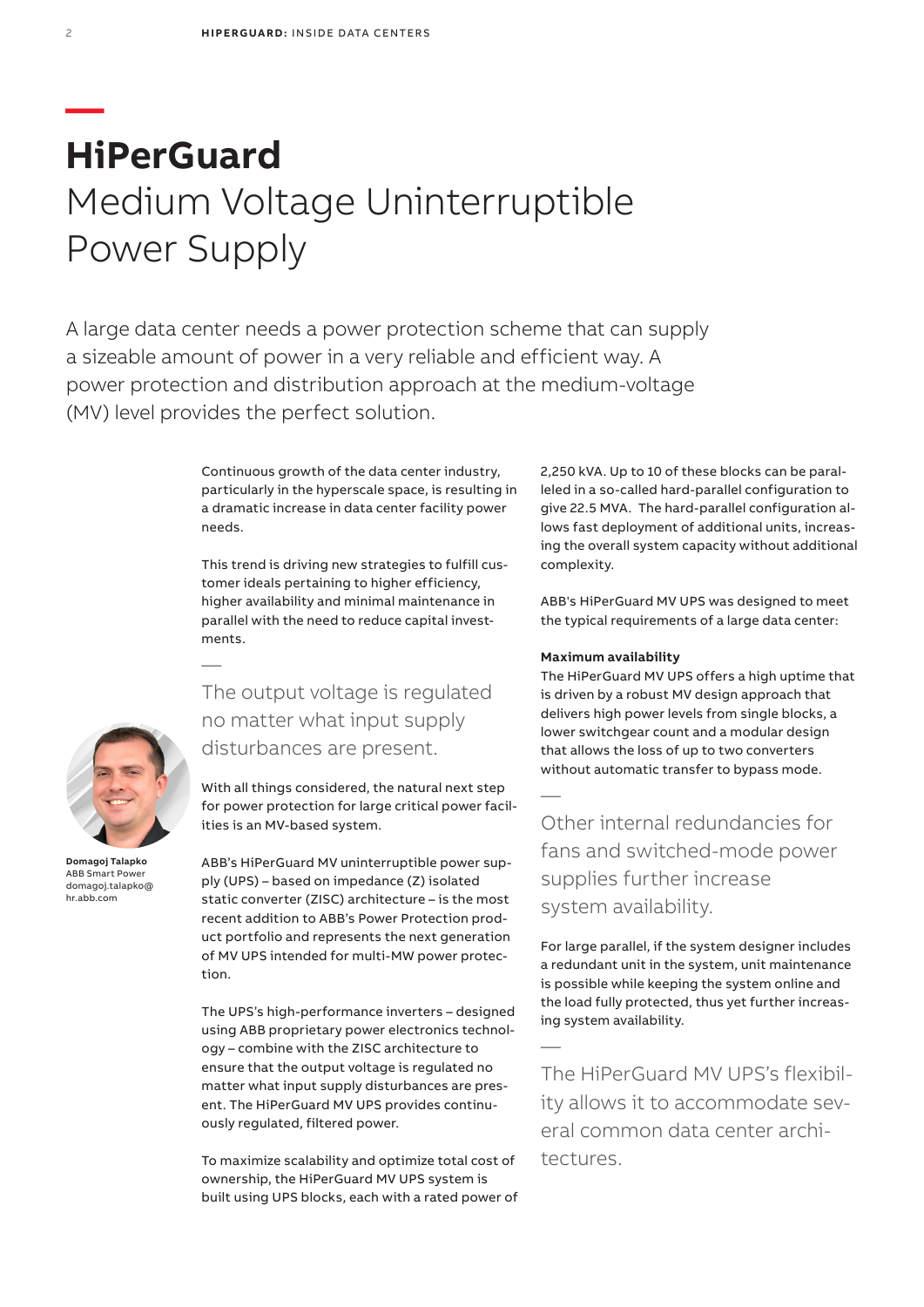## **High performance**

The HiPerGuard MV UPS delivers a clean output voltage in accordance with IEC62040-3 class 1 and can also supply high fault currents for downstream protection and fault clearing of up to five times nominal current.

#### **Efficiency**

ABB's HiPerGuard MV UPS has a class-leading efficiency of 98 percent for the load spectrum from 50 percent up to full rated load and better than 96 percent for 25 to 50 percent load. Low no-load losses and modular design ensure a near-flat efficiency curve, allowing maximum foreseen capacity to be installed on day one, whilst minimizing energy wastage if the initial loading is low.

#### **Operating cost-effectiveness**

Because the power protection is at the MV level, facility build and operation costs are reduced as currents and electrical losses are lower at this higher voltage and cables can be thinner.

An MV UPS can be placed on less expensive real estate – for example, in an electrical room or substation – distant from the loads. Furthermore, because MV requires less infrastructure, reliability is inherently improved.

# **Flexibility and scalability in large power applications**

The HiPerGuard MV UPS's flexibility allows it to accommodate several common data center architectures, such as "distributed redundant," or "shared redundant" or "catcher." These are in

addition to the hard-parallel configuration mentioned above. Utilizing groups of 22.5 MVA configurations in hard-parallel mode gives a new perspective on using known architectures – and on a significantly higher power level as large backup systems such as diesel or gas generators are supported by the architecture. The hard parallel system allows fast deployment of additional units, increasing the overall system capacity without additional complexity.

Indoor and outdoor HiPerGuard MV solutions are possible as are versatile energy storage options with autonomies that range from a few seconds up to several minutes.

## **Grid support functions**

With the rise of renewable energy generation comes a potential for UPS equipment to provide grid support functions in addition to their primary task of load protection.

Large data centers have a significant stranded power generation capacity due to their redundant design and battery systems. This infrastructure can generate an income stream through grid support services such as demand management and frequency regulation, as well as increase engagement in corporate social responsibility by helping out local community power schemes.

In addition to its core purpose as a load protection system, the ABB HiPerGuard MV UPS ZISC topology is also ideal for injecting real power into – or absorbing it from – the electrical network on request from an external power plant controller

— 01.Operating at MV levels allows the HiPer-Guard to supply power protection to large data centers – at lower overall cost.

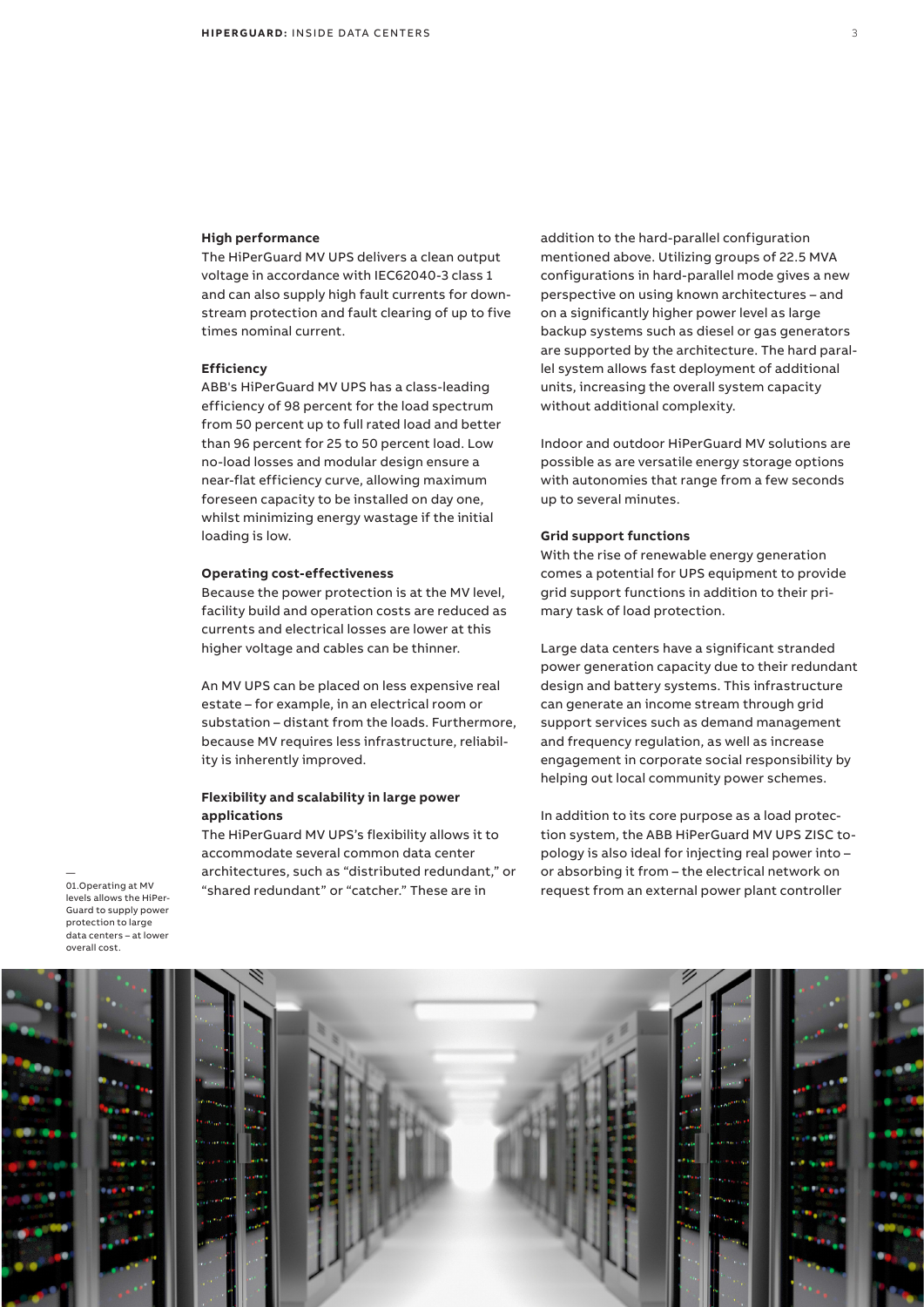— 03. Power support for the grid.

—

03a. Power flow in normal mode of operation.

03b. Power flow with grid support functionality.

when network stability is threatened.

The HiPerGuard MV UPS is the ideal solution for data centers that need power protection in the multi-MW range.

On request, the HiPerGuard MV UPS will step in to supply power to the site critical load, thus reducing the drain on the grid, allowing it to recover. If the power relief requested would leave the critical load short, the UPS will support the full load and inject just any excess capacity into the grid – ie, the maximum available power to be injected into the grid is the HiPerGuard MV UPS system rating minus the required load power.

The HiPerGuard's modular approach allows unparalleled serviceability and redundancy while maximizing uptime. The HiPerGuard MV UPS is the ideal solution for large data centers that need power protection in the multi-MW range and the UPS covers every aspect the data center needs over the 15 years' lifetime of the product with minimized maintenance and maximized efficiency, leading to an optimal total cost of ownership.